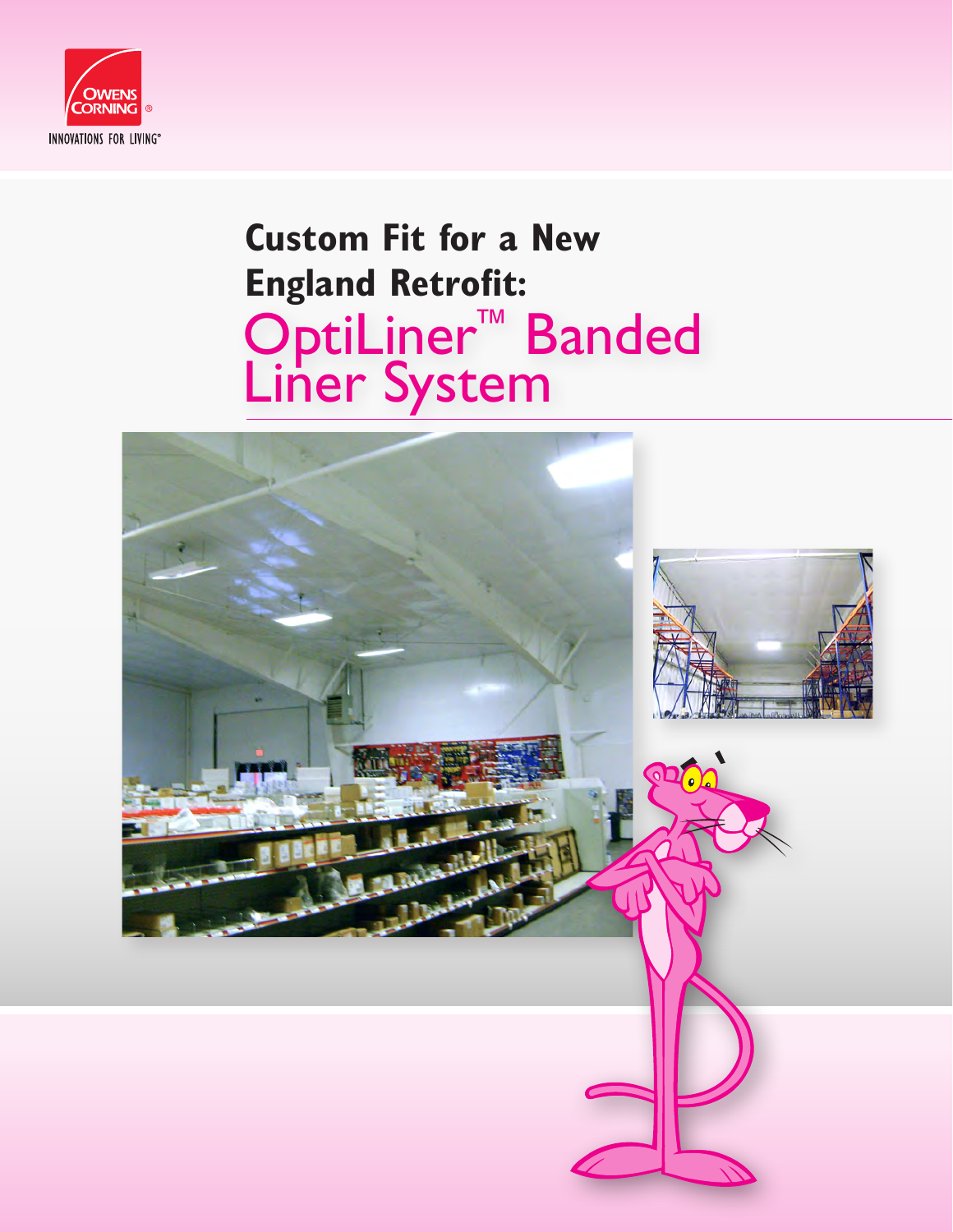

Decaying insulation board in a 47,000 square foot metal building in Franklin, Conn., was creating building performance issues and impacting the tenant's business operations. In October 2011, building owners brought in expert installers to examine the facility and provide recommendations for a retrofit solution that would address tenant concerns. The three primary considerations for the project centered on thermal, acoustical and vapor retardant product performance.

Based on previous experience working with metal building structures facing similar challenges, Bill Beals, District Manager, Therm-All, Inc. was selected to lead the retrofit project application. After reviewing the interior condition of the



building, Beals noted that the old insulation board had resulted in a dark, damp and cold environment that was uncomfortable for the tenant's employees and customers. Rather than replace the old insulation with another board product that would also deteriorate over time, Beals proposed the OptiLiner™ Banded Liner System solution fabricated by Therm-All for its high-performance product benefits.

The building owners agreed with Beals' assessment and approved the recommendation to use the OptiLiner™ System noting the product's high R-Value roof and wall insulation specifically designed to achieve maximum thermal performance in pre-engineered metal buildings.

## **Low Maintenance, High Performance**

Given the challenges the building had previously faced with decaying board insulation, a properly installed OptiLiner™ system effectively eliminated those concerns for the building owner and tenant. The custom fit fabric sections with thermally welded seams and vapor properties provide excellent long-term vapor sealing for the system and minimize concerns of concealed condensation.

Installing the OptiLiner™ System also enables each cavity void to be filled with insulation to optimize thermal performance and ultimately help to minimize heating and cooling costs associated with conditioning a metal building. Once installed this solution also improved the acoustical environment both inside and outside of the metal building.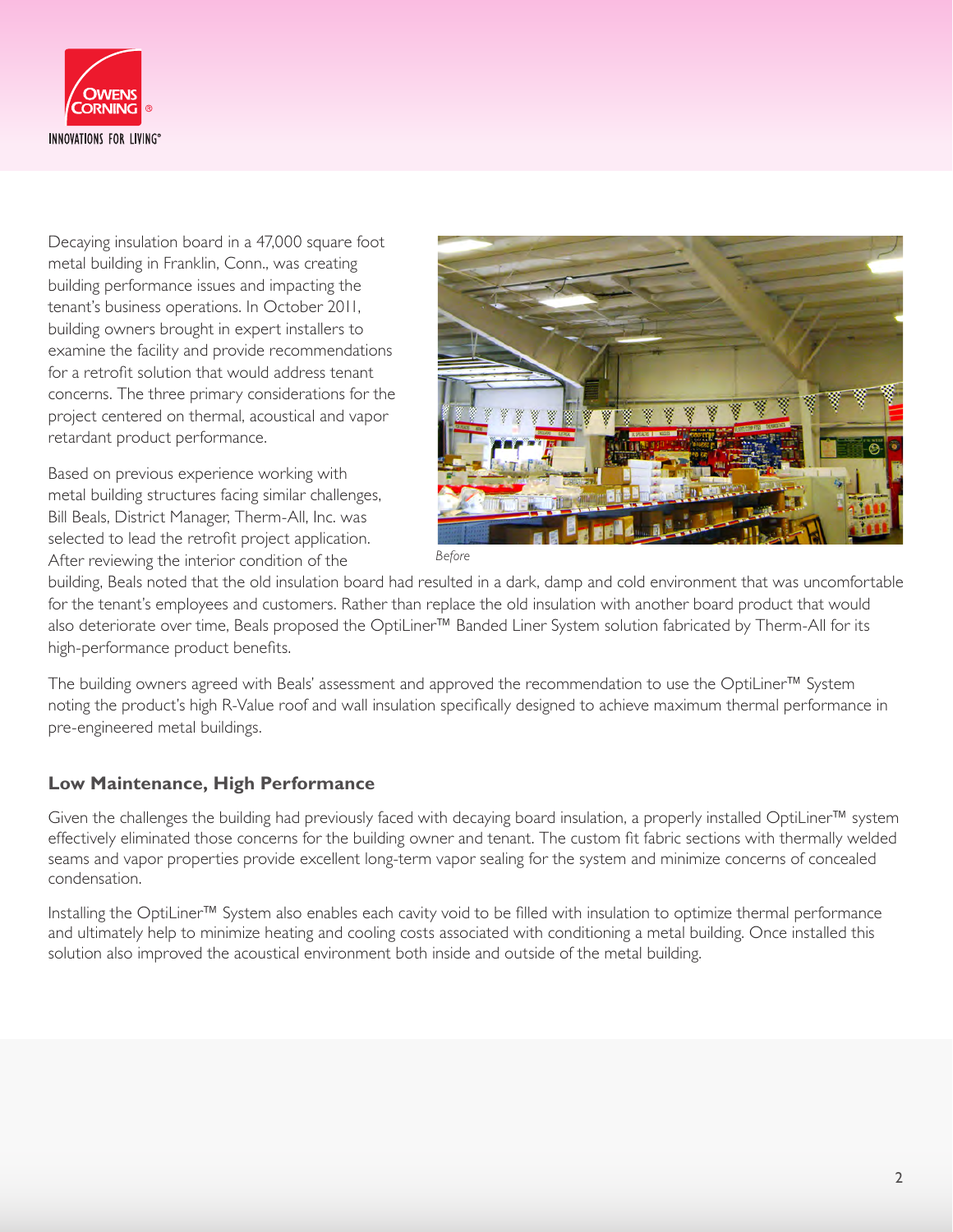

For this specific application, a combination of residential and commercial OptiLiner™ System products were used to insulate the ceiling and walls. The team used residential Owens Corning™ L-77 Loosefill insulation blown to 9" thick for the ceiling and R-25 Owens Corning MBI Plus fiberglass for the walls.

In addition to the fabric's high-performing vapor retardance and thermal and acoustical benefits, the OptiLiner™ System also created an overall transformation of the interior space replacing the previously dark environment into an attractive, bright appearance. The bright white fabric color has a light reflectance rating of greater than 80 percent, which may allow for reduced lighting loads in the design space and provides exceptional durability.

Another practical benefit of the fabric is the ease of cleaning. The fact that the facing can be cleaned using a soft cloth with soap and water or non-abrasive household cleaner makes it easy to maintain the bright, uniform appearance of both the ceiling and walls.

The OptiLiner™ System also represented a sustainable product choice reflecting third party certification to contain a minimum of 65 percent recycled glass content (41 percent post-consumer and 24 percent pre-consumer). In addition, this product is also GREENGUARD Indoor Air Quality Certified® and GREENGUARD Children and Schools Certified<sup>SM</sup> to ensure the product's chemical and particle emissions meet indoor air quality pollutant guidelines and standards.

## **Easy and Fast Retrofit Installation**

Because the building space served as both office and distribution for tenant F.W. WEBB COMPANY, New



England's largest Plumbing & Heating distributor, it was important to identify a solution that would not impact daily operations. To ensure minimal disruption, the retrofit installation itself involved six team members working throughout a two month period during November and December 2011 to complete the project in each of the four sections of the building space.

To expedite the installation process Beals recommended hiring contractor, Steve Hayes, the owner of Itchy and Scratchy Insulators, based on his prior experience installing the OptiLiner™ System to existing and new commercial steel buildings in the New England area.